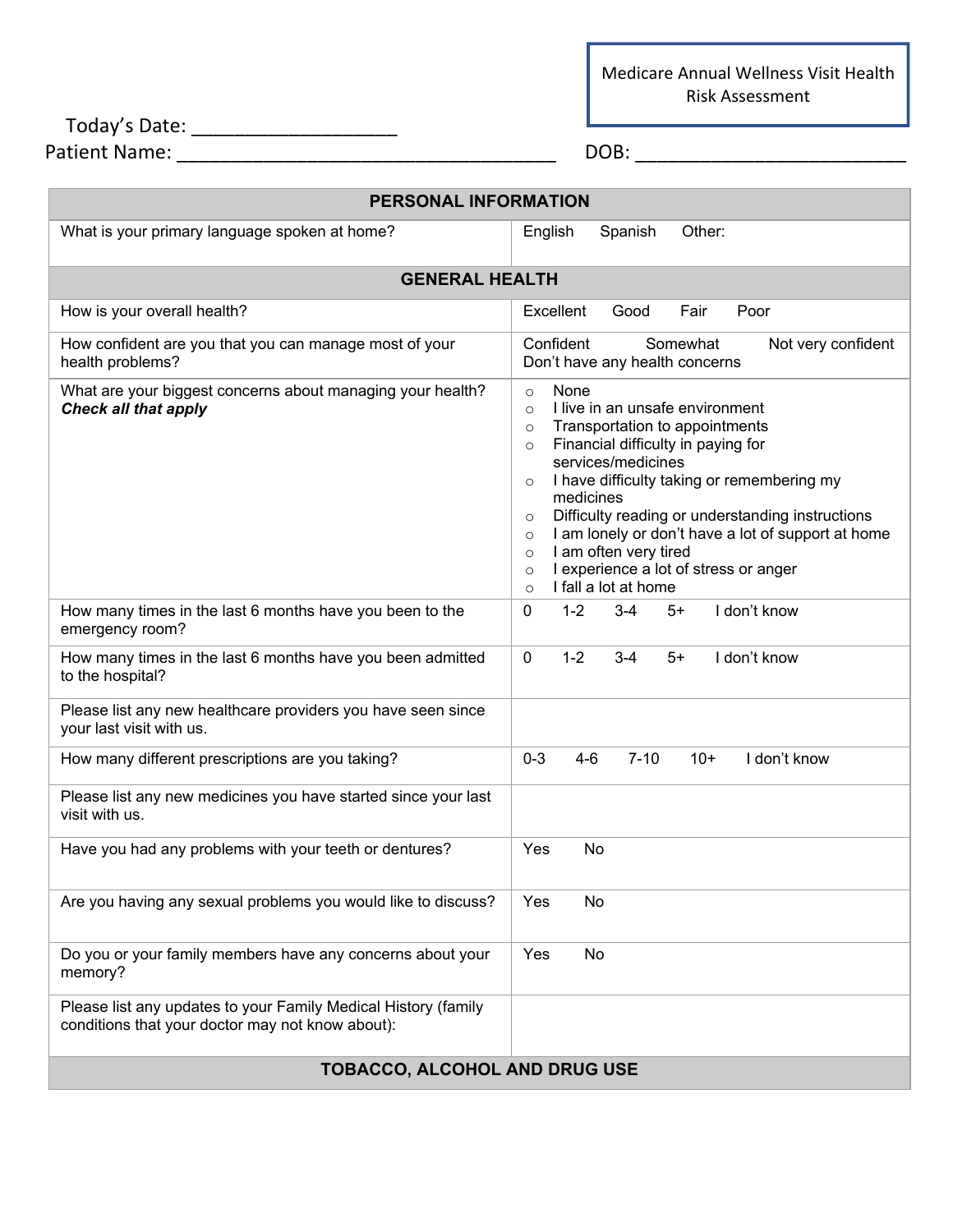| Do you use any tobacco products? (Cigarettes, chew, snuff,<br>pipes, cigars)                               |                | Yes                     | No                                                                           |
|------------------------------------------------------------------------------------------------------------|----------------|-------------------------|------------------------------------------------------------------------------|
| If so, are you interested in quitting tobacco?                                                             |                | Yes                     | I don't use tobacco<br>No                                                    |
| How many times in the past year have you had 4 or more<br>drinks in a day?                                 |                |                         | Daily-or-almost-daily<br>Weekly<br>Monthly<br>Once-or-twice<br>Never         |
| Do you use any illegal drugs or take any prescription<br>medications that have not been prescribed to you? |                |                         | Yes (please describe):                                                       |
| No<br><b>NUTRITION</b>                                                                                     |                |                         |                                                                              |
| Do you follow any special diet? (low sodium/cholesterol/fat?)                                              |                | Yes                     | No                                                                           |
|                                                                                                            |                |                         |                                                                              |
| Do you use any dietary supplements, including meal<br>replacement drinks?                                  |                | Yes                     | No                                                                           |
| In the past 7 days, how many sugar-sweetened (not diet)<br>beverages did you typically consume each day?   |                | 0                       | $1 - 2$<br>I don't know<br>$3 - 4$                                           |
| <b>PHYSICAL ACTIVITY</b>                                                                                   |                |                         |                                                                              |
| How many days a week do you exercise?                                                                      |                | 0                       | $1 - 2$<br>$3 - 4$<br>I don't know<br>$5+$                                   |
| How intense is your exercise?                                                                              |                |                         | Moderate<br>Light<br>Very Heavy<br>Heavy<br>I don't know<br>I don't exercise |
|                                                                                                            |                | <b>SLEEP</b>            |                                                                              |
| How many hours of sleep do you usually get?                                                                |                | $0 - 3$                 | I don't know<br>$4 - 6$<br>$7 - 10$<br>$10+$                                 |
| Do you snore, or has anyone told you that you snore?                                                       |                | Yes                     | I don't know<br>No                                                           |
| In the past 7 days, how often have you felt sleepy during the<br>day?                                      |                |                         | Sometimes<br><b>Almost Never</b><br>Often<br>Never                           |
| Have you ever been diagnosed with Sleep Apnea or other<br>sleep disorders?                                 |                | Yes                     | I don't know<br>No                                                           |
| Are you currently using or have you used C-PAP/Bi-PAP?                                                     |                | Yes                     | No                                                                           |
| <b>DEPRESSION SCREENING (PHQ-2)</b>                                                                        |                |                         |                                                                              |
| In the past 2 weeks, how often have you<br>been bothered by the following problems:                        | Not at<br>all: | <b>Several</b><br>Days: | More than half of<br>Nearly every day:<br>those days:                        |
| Little interest or pleasure in doing things                                                                | 0              | 1                       | $\mathbf{2}$<br>$\mathbf{3}$                                                 |
| Feeling down, depressed, or hopeless                                                                       | 0              | 1                       | $\mathbf{2}$<br>$\mathbf{3}$                                                 |
|                                                                                                            |                |                         |                                                                              |
| <b>Total Score:</b>                                                                                        |                |                         |                                                                              |
|                                                                                                            |                |                         |                                                                              |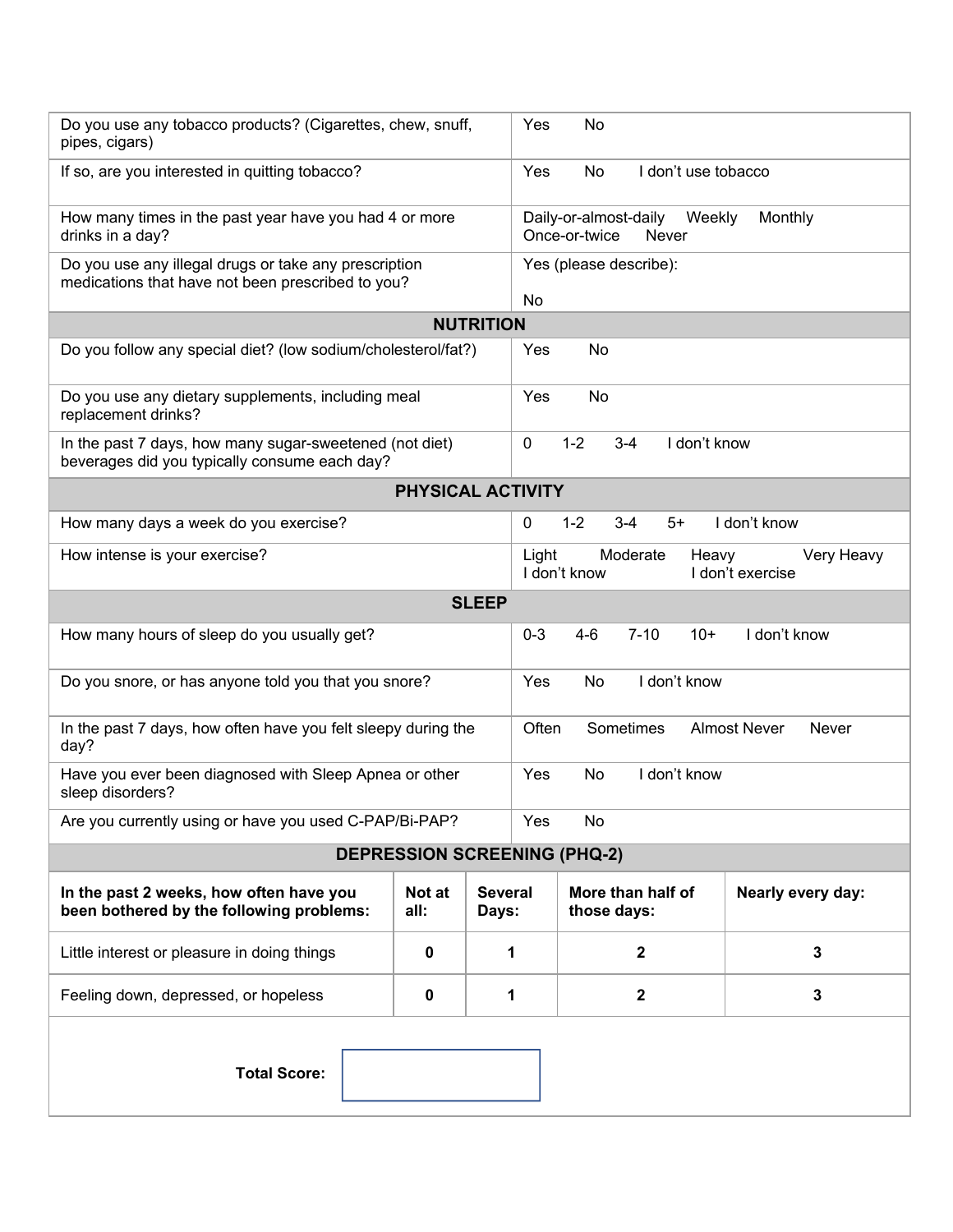| <b>FUNCTIONAL STATUS ASSESSMENT</b>                                                                                                           |                                                                                                                                                                                                                                                                                                                                                                                                                                                                                     |  |
|-----------------------------------------------------------------------------------------------------------------------------------------------|-------------------------------------------------------------------------------------------------------------------------------------------------------------------------------------------------------------------------------------------------------------------------------------------------------------------------------------------------------------------------------------------------------------------------------------------------------------------------------------|--|
| Activities of daily living (ADL's) - Please circle those that apply.                                                                          |                                                                                                                                                                                                                                                                                                                                                                                                                                                                                     |  |
| Which of the following can you do on your own without<br>help?                                                                                | Walk<br><b>Bathe</b><br><b>Dress</b><br>Eat<br>Use the restroom<br>Transfer in/out of chairs, etc.<br>None                                                                                                                                                                                                                                                                                                                                                                          |  |
| Does someone help you at home?<br>If yes, please provide Caregiver Name:                                                                      | Children<br>Other:<br><b>Yes</b><br>No<br>Spouse<br>Aide/Caregiver #:                                                                                                                                                                                                                                                                                                                                                                                                               |  |
| Many people experience leakage of urine, also called<br>urinary incontinence. In the past 6 months, have you<br>experienced leaking of urine? | Yes<br>When cough/sneeze<br>I don't know<br>No                                                                                                                                                                                                                                                                                                                                                                                                                                      |  |
| Instrumental activities of daily living (IADL's) - Please circle those that apply.                                                            |                                                                                                                                                                                                                                                                                                                                                                                                                                                                                     |  |
| Which of the following can you do on your own without<br>help?                                                                                | Shop for groceries<br>Use the<br>telephone<br>Housework<br>Handle<br>finances<br><b>Take Medications</b><br>Drive/Use public transportation<br>Make meals<br>None                                                                                                                                                                                                                                                                                                                   |  |
| <b>HOME/SAFETY</b>                                                                                                                            |                                                                                                                                                                                                                                                                                                                                                                                                                                                                                     |  |
| What is your housing situation like?<br><b>Check all that apply</b>                                                                           | Live with one or more children or dependent<br>$\circ$<br>Live in an assisted living facility<br>$\circ$<br>Live in a nursing facility<br>$\circ$<br>Live alone<br>$\circ$<br>I have housing today, but I am worried about losing<br>$\circ$<br>housing in the future<br>I do not have housing (I am staying with others, in a<br>$\circ$<br>hotel, in a shelter, living outside on the street, on a<br>beach, in a car, abandoned building, bus or train<br>station, or in a park) |  |
| Do you have a problem with any of the following at your<br>home?<br><b>Check all that apply</b>                                               | Bug infestation<br>$\circ$<br>Mold<br>$\circ$<br>Lead paint or pipes<br>$\circ$<br>Inadequate heat<br>$\circ$<br>Oven or stove not working<br>$\circ$<br>No or not working smoke detectors<br>$\circ$<br>Water leaks<br>$\circ$<br>None of the above<br>$\circ$                                                                                                                                                                                                                     |  |
| Do you feel safe in your home?                                                                                                                | Yes<br>No                                                                                                                                                                                                                                                                                                                                                                                                                                                                           |  |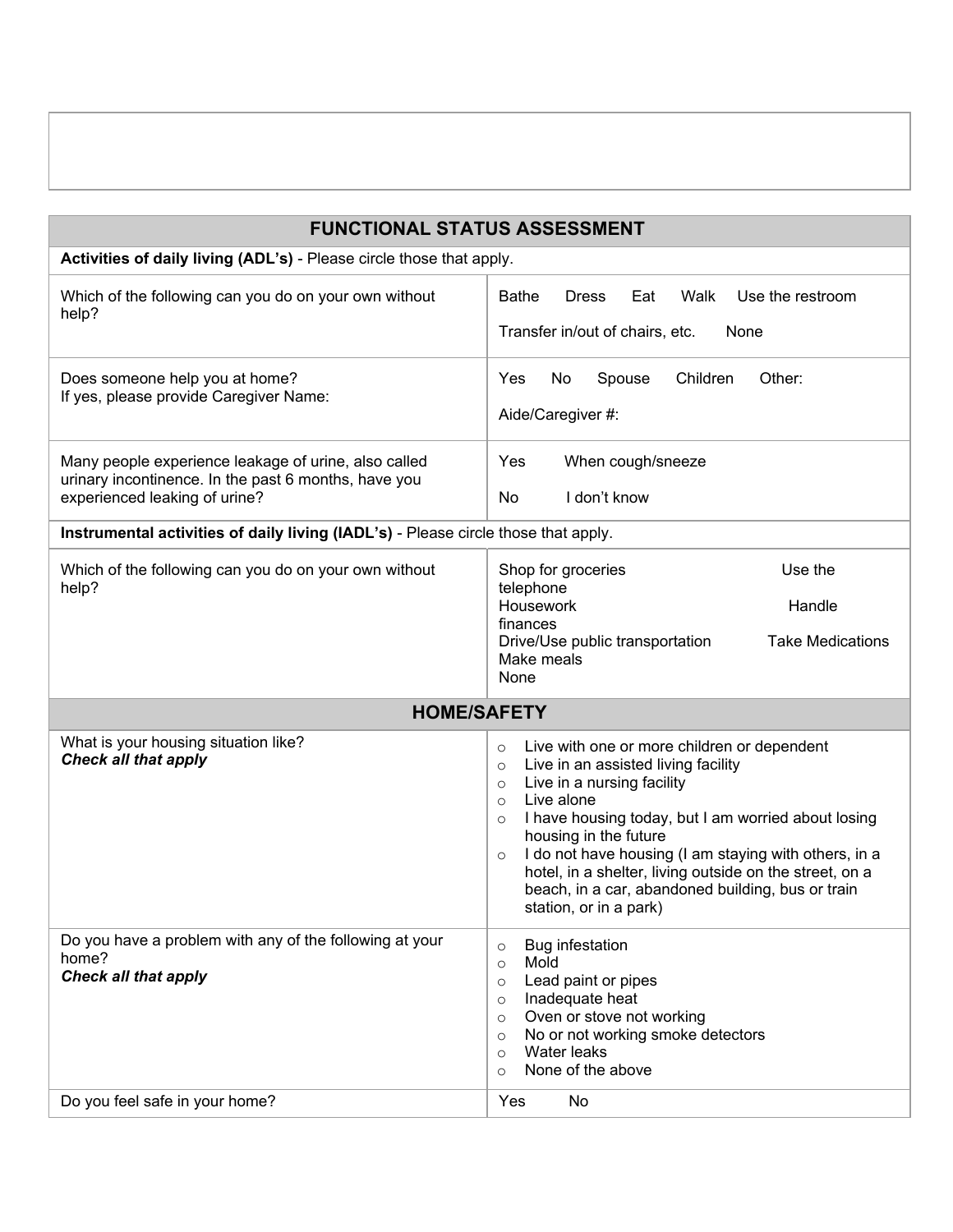| Does your home have working smoke alarms?                                                                                                                                                                                                                                                                                                   | Yes<br>No<br>I don't know                                                                                    |
|---------------------------------------------------------------------------------------------------------------------------------------------------------------------------------------------------------------------------------------------------------------------------------------------------------------------------------------------|--------------------------------------------------------------------------------------------------------------|
| Do you have throw rugs on your floor(s)?                                                                                                                                                                                                                                                                                                    | Yes<br>No                                                                                                    |
| Do you have handrails in the bathroom?                                                                                                                                                                                                                                                                                                      | Yes<br>No                                                                                                    |
| Do you have proper lighting in your home?                                                                                                                                                                                                                                                                                                   | No<br>Yes                                                                                                    |
| Do you have handrails for the stairs?                                                                                                                                                                                                                                                                                                       | I don't have stairs<br>Yes<br>No                                                                             |
| Do you fasten your seatbelt in vehicles?                                                                                                                                                                                                                                                                                                    | I don't ride in vehicles<br>Yes<br>No                                                                        |
|                                                                                                                                                                                                                                                                                                                                             |                                                                                                              |
| <b>PAIN ASSESSMENT</b>                                                                                                                                                                                                                                                                                                                      |                                                                                                              |
| In the past 2 weeks, how often have you felt pain?                                                                                                                                                                                                                                                                                          | Almost all of the time<br>Most times<br>Sometimes<br>Almost never<br><b>Never</b>                            |
| Rate your pain on the following scale:<br>୍ତ<br>୍ତ<br>୍ତ<br>୍ତ<br>୍ତ<br>$\overline{c}$<br>10<br><b>NO HURT</b><br><b>HURTS</b><br><b>HURTS</b><br><b>HURTS</b><br><b>HURTS</b><br><b>HURTS</b><br><b>EVEN MORE</b><br><b>LITTLE BIT</b><br><b>LITTLE MORE</b><br><b>WHOLE LOT</b><br><b>WORST</b><br>No pain<br>Worst pain<br>Moderate pain | Describe where on your body you experience pain:                                                             |
| How do you treat the pain?                                                                                                                                                                                                                                                                                                                  | Medication<br>Rest<br>Heat/Cold<br>I don't treat my pain<br>Therapy                                          |
| <b>RISK FOR FALLING</b>                                                                                                                                                                                                                                                                                                                     |                                                                                                              |
| Which of these assistive devices do you use?<br>Please circle all that apply                                                                                                                                                                                                                                                                | Walker<br>Wheelchair<br>Cane<br>Crutches<br>Other<br>None                                                    |
| Do you have trouble with your balance?                                                                                                                                                                                                                                                                                                      | Yes<br>No                                                                                                    |
| Have you fallen 2 or more times or have had a fall with<br>injury in the past year?                                                                                                                                                                                                                                                         | Yes<br>No                                                                                                    |
| Are you afraid of falling?                                                                                                                                                                                                                                                                                                                  | Yes<br>No                                                                                                    |
| Do you have any amputations?                                                                                                                                                                                                                                                                                                                | Yes<br>No<br>If yes, where?:                                                                                 |
| <b>SENSORY ABILITY</b> (please circle all that apply)                                                                                                                                                                                                                                                                                       |                                                                                                              |
| Do you have problems with vision?<br>Eye Doctor name:                                                                                                                                                                                                                                                                                       | <b>Yes</b><br>No<br>If yes, please identify:<br>Cataracts<br>Diabetic Retinopathy<br>Legally blind<br>Other: |
| Do you use eyeglasses or contacts?                                                                                                                                                                                                                                                                                                          | Yes<br>No                                                                                                    |
| Do you have problems with your hearing?                                                                                                                                                                                                                                                                                                     | Yes<br>No<br>If yes, please identify:                                                                        |
| <b>ENT/Hearing Specialist name:</b>                                                                                                                                                                                                                                                                                                         | Deaf<br><b>TTY</b><br>Partial hearing loss<br>Other:                                                         |
| Do you use hearing aids or other devices to help you hear?                                                                                                                                                                                                                                                                                  | Yes<br>No                                                                                                    |
| <b>SOCIAL/EMOTIONAL SUPPORT</b> (please circle all that apply)                                                                                                                                                                                                                                                                              |                                                                                                              |